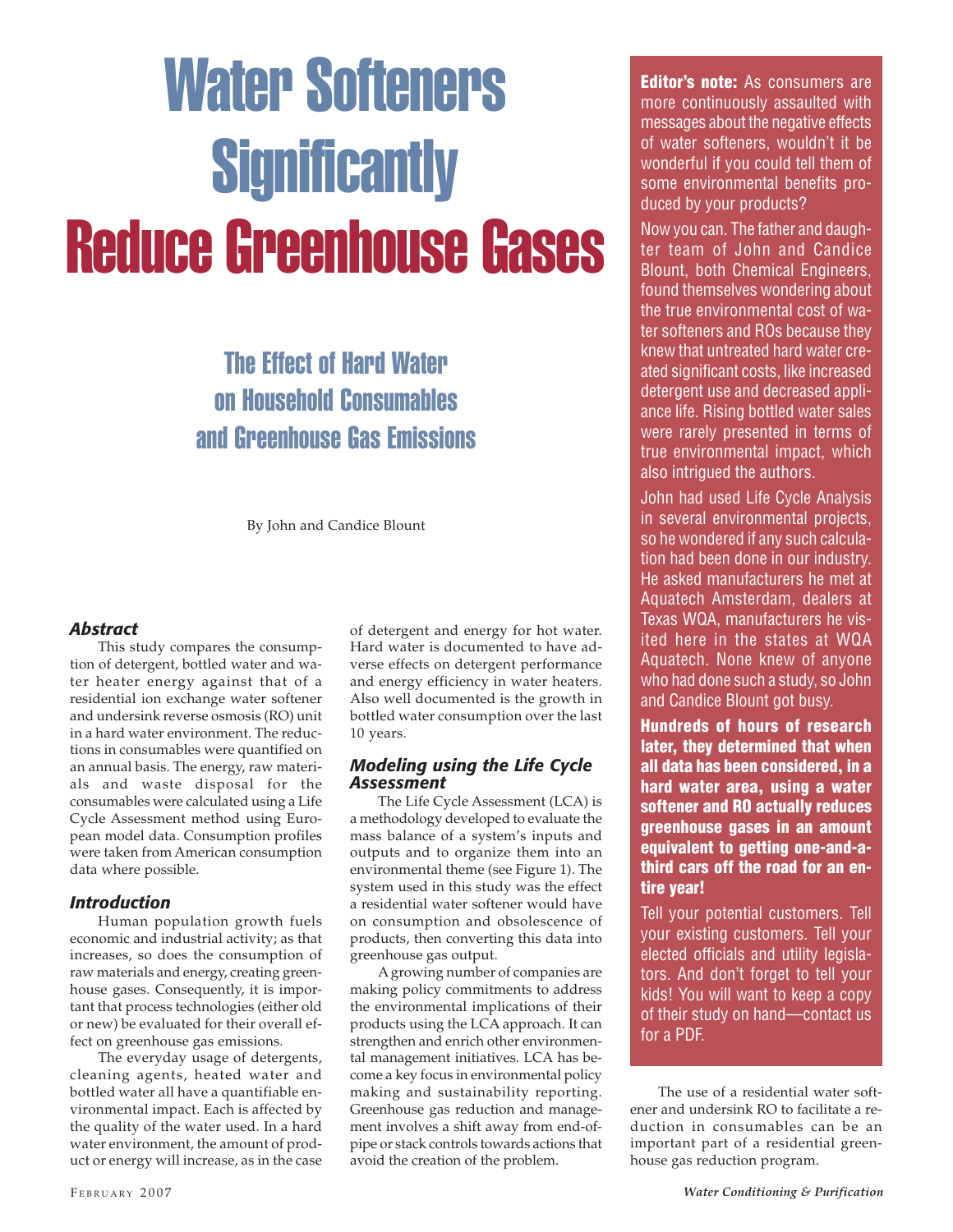#### *Goal*

The main goal of the work reported in this study is to analyze the environmental impact in terms of greenhouse gas contributions of an American family of four in consumptive products that are affected by use or consumption in a hard water environment. A secondary goal is to document how a water treatment system theoretically affects the environment from a greenhouse gas emissions perspective.

#### *Description of system studied*

The consumables affected by the use of a residential water softener in a hard water environment studied in this system are:

- laundry detergent use,
- hot water production,
- bottled water consumption.

The database constructed includes the following phases of the consumables: raw materials (extraction of raw materials and manufacturing), manufacturing into finished goods, packaging, distribution, use and disposal. The data gathered for the manufacturing, packaging and transportation of consumables is representative of European countries. The energy and disposal data are more specifically regional.

The consumables data has been constructed in a series of steps; the

#### **Figure 1. General material flow for cradle-to-grave life cycle analysis**



first is the raw materials for the manufacturing process of the consumable. This is based on the average annual consumption or use. The second step is the manufacturing or processing of the raw materials to the end-use product; the third includes packaging. The fourth step is transport to distribution and marketing. The fifth step is the end use by the consumer, followed by the sixth step, disposal (see Figure 2). In each step, the energy and environmental emissions associated with the process are calculated.

#### *Functional unit*

The results are reported on a mass



basis in carbon dioxide pound equivalents. For illustrative purposes, the LCA for all the systems reported is the consumptive materials affected by a water softener of an American family of four in a one year period.

#### *Data and data quality requirements*

An important issue in considering the data of this study is its reliability. In a complex study with several sources of data, the accuracy of the data and how it may be projected on an American use model affects the conclusions.

**Bottled water data:** The consumption data used for the bottled water was

the most recent as published by the International Bottled Water Association (IBWA). The bottled water LCA data was derived from a 1994 Belgium study of a proposed eco-tax on PVC bottles. The study group consisted of PVC and PET one-way bottles and glass return bottles for mineral water. The PET bottle data was used in this study. Transportation, distribution and disposal data was not available and was not included in this database and calculation. US databases were not available. The bottled water usage data was also taken from the IBWA. The data quality is high.

**Detergent:** This information was compiled over the last 10 years by Procter & Gamble and Franklin & Associates. The methodology used by Franklin & Associates has been documented by the US EPA as a guideline for LCA determination. The data provided is for US manufacturing and the energy grid and disposal characteristics were from a European data set. The consumption data is extrapolated from a US data source.

**Water heater:** Data documented through a University of New Mexico study. The electric consumption and total BTU savings were then converted into carbon dioxide equivalents.

**Manufacturing/filling process:** The manufacturing process for the detergents was compiled from the German Detergent Association (IKW). The quality of the data is medium, due to not correlating with current US detergent production data. This data covers granular powders<sup>1</sup>. The bottled water filling process was documented using a Dutch model; that data quality is high.

**Packaging:** While the quality of this data is high, it does not include any recycled materials or make provisions for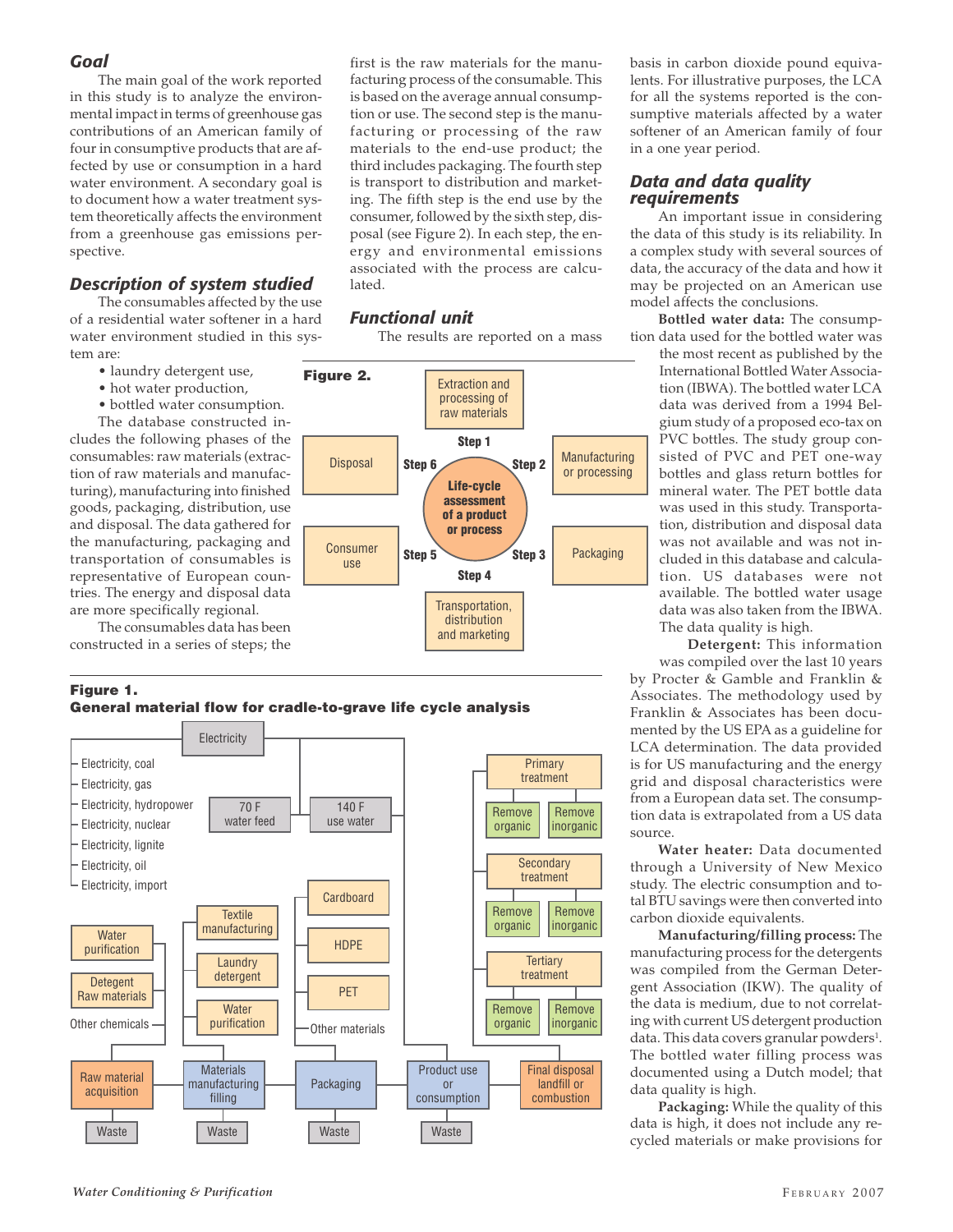recycling in the disposal portion of the assessment.

**Detergent usage:** Once the products are manufactured, they reach consumers through various distribution networks. The transportation carbon inventories were estimated using known data from SimaPro. The data for the consumer use laundry detergent portion was acquired from a European model based on the amount of chemicals used per wash load (this data should be considered medium,

due to different countries having different laundering needs). Additionally, habits such as hand washing; prewashing, pre-soaking, pretreating stains, etc. are not included in this system. The amount of chemicals per wash load is indicated on the package. The wash temperature was taken from a 1997 Belgium study<sup>2</sup>.

Energy consumption data for the washing cycle was taken from the European Washing Machine Manufacturer Association. The data quality is considered high.

**Disposal:** This is regionspecific and does not include any recycling or reuse parameters. It does include primary (settler) and/or secondary (activated sludge) possibly followed by tertiary (sand filtration and nutrient removal). Other types of wastewater (septic tanks, oxidation ditches, soils, etc.) have not been considered. The data quality is considered low.

#### *Inventory analysis and calculation procedures*

All energy, raw material consump-

|  |  | Table 1. PET one-way bottles for mineral water <sup>1</sup> |  |  |
|--|--|-------------------------------------------------------------|--|--|
|--|--|-------------------------------------------------------------|--|--|

| <b>Type of pollution</b>                                  | <b>Amount of</b><br>pollution | CO <sub>2</sub> eqiv./ lbs. |
|-----------------------------------------------------------|-------------------------------|-----------------------------|
| Use of fossil energy (MJ)                                 | 2,750                         | 1,653 <sup>2</sup>          |
| Use of process water (kg)                                 | 400                           | <b>NA</b>                   |
| Global warming effect (kg CO <sub>2</sub> eq)             | 210                           | 462                         |
| Photochemical effect (g $C_2H_4$ eq)                      | 370                           | <b>NA</b>                   |
| Acidification (g SO <sub>2</sub> eq)                      | 950                           | <b>NA</b>                   |
| Chemical oxygen demand (COD g)                            | 70                            | NA.                         |
| Non-radioactive solid waste (kg)                          | 15                            | <b>NA</b>                   |
| Radioactive solid waste (g)                               | 4.8                           | <b>NA</b>                   |
| Air pollution $(1,000 \text{ m}^3 \text{ units}$ for air) | 250                           | <b>NA</b>                   |
| Water pollution (m <sup>3</sup> units for water)          | 25                            | NA.                         |
| Dioxin 1 (ng TEQ)                                         | 3                             | <b>NA</b>                   |
| Dioxin 2 (ng TEQ)                                         | 0.02                          | <b>NA</b>                   |
| <b>Total</b>                                              |                               | $2.115$ lbs.                |

tion and environmental emissions were allocated to a product or system on a mass basis, according to the specified unit. The units were then converted to carbon dioxide equivalents using standard conversion methods available through published sources.

#### *Impact assessment*

This was limited to the inventory of consumables described in this system. It is beyond the scope of this article to dis-

cuss the merits or limitations of a complete LCA. Accurate data from the water conditioning equipment and resin manufacturers, salt suppliers and other ancillary product suppliers needs to be accounted for. Additionally, the obsolescence of plumbing, appliances and other textiles need to be accounted for to get a complete picture.

#### *Calculations*

**Bottled water:** 2.5 half-liter bottles of water are used per day<sup>3</sup>. The  $\mathsf{CO}_2$  equivalent of 1,000 liters of bottled water in PET (polyethylene teraphthalate) was conducted to re-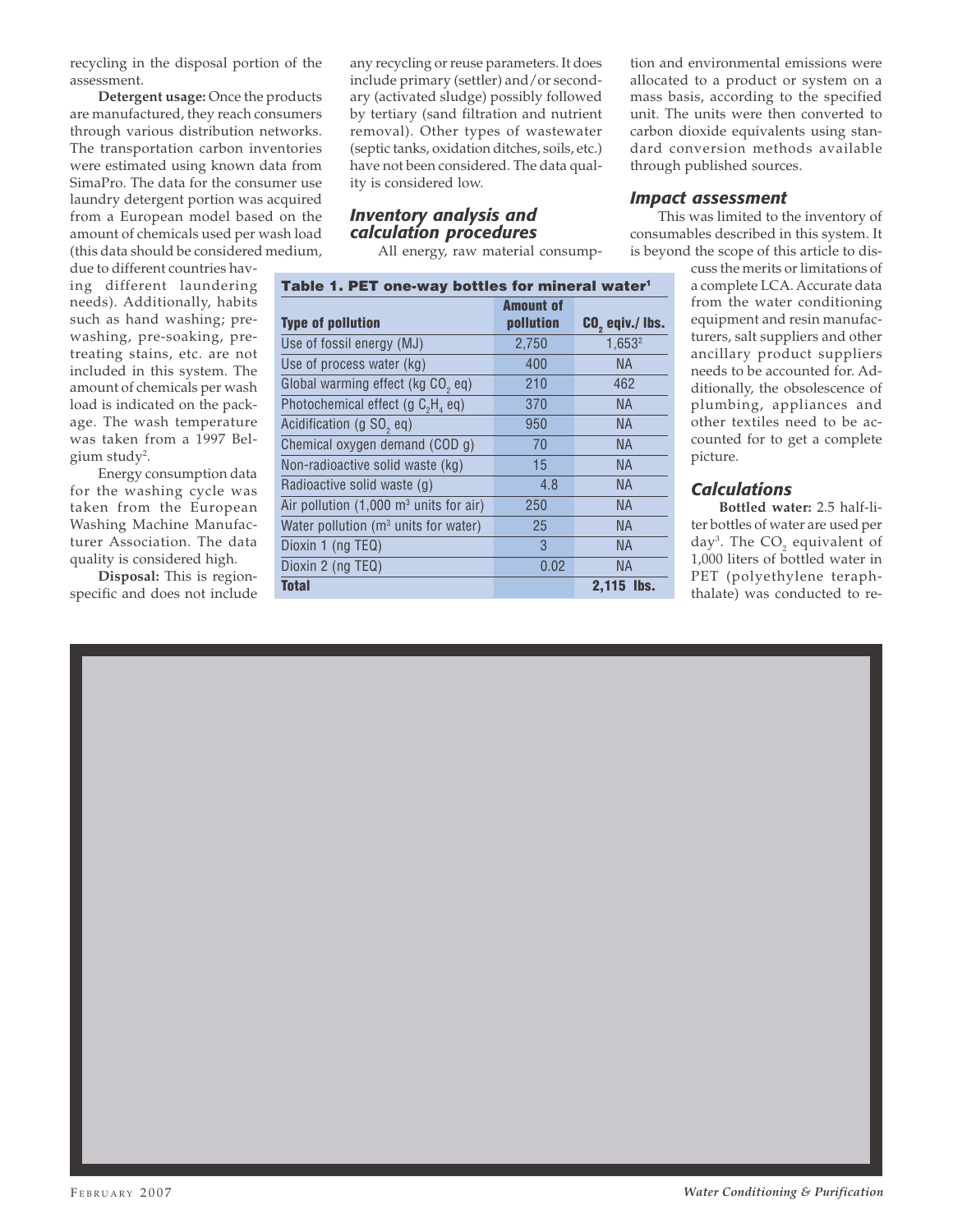| Table 2. CO <sub>2</sub> pound equivalents |                     |                    |                 |                 |                  |  |  |  |  |
|--------------------------------------------|---------------------|--------------------|-----------------|-----------------|------------------|--|--|--|--|
| Life cycle stage                           | <b>Raw material</b> |                    | <b>Consumer</b> |                 |                  |  |  |  |  |
| <b>Energy and emissions</b>                | supply              | <b>Manufacture</b> | <b>use</b>      | <b>Disposal</b> | <b>Packaging</b> |  |  |  |  |
| <b>Energy</b>                              |                     |                    |                 |                 |                  |  |  |  |  |
| Process energy                             | 1,027.2             | 148.5              | 2,336.2         | 53.5            | $\overline{0}$   |  |  |  |  |
| <b>Transport energy</b>                    | 154.5               | $\theta$           | $\theta$        | $\theta$        | $\theta$         |  |  |  |  |
| Feedstock                                  | 404.5               | $\theta$           | $\theta$        | $\Omega$        | $\Omega$         |  |  |  |  |
| Primary energy                             | 1.545.5             | 148.5              | 8.144.51        | 154.5           | 41.6             |  |  |  |  |
| <b>Solid waste</b>                         |                     |                    |                 |                 |                  |  |  |  |  |
| Sludge solids                              | 17.8                | $\Omega$           | $\Omega$        | 396.2           | 0.9              |  |  |  |  |
| Other solids                               | 573.8               | 33.2               | 3.014.7         | 56.5            | 140.7            |  |  |  |  |
| <b>Air emissions</b>                       |                     |                    |                 |                 |                  |  |  |  |  |
| CO <sub>2</sub>                            | 275.0               | 29.3               | 851.4           | 35.6            | 4.9              |  |  |  |  |
| CH <sub>4</sub>                            | 11.5                | $\Omega$           | 46.4            | 5.4             | $\theta$         |  |  |  |  |
| NO <sub>2</sub>                            | 254.0               | 21.4               | 597.8           | 15.6            | 6.0              |  |  |  |  |
| <b>Totals</b>                              | 4.263.8             | 380.9              | 6.846.5         | 171.3           | 194.1            |  |  |  |  |

veal the following (see Table 1).

Calculation for  $\text{CO}_2$  equivalent: • Caps, labels and case packaging

were not included in the calculation.

• The IBWA year 2000 data revealed that the average American consumed 2.3 bottles of water per day. A family of four would then consume  $(2.3/day)$   $(4) = 9.2/$ day; this would equate to (9.2) (365) days/year = 3,358 liters per year. A reduction in purchasing would eliminate  $(2,115 \text{ lbs. CO}_2 \text{ Eq.}/1,000 \text{ liters})$  (3,358 liters per year) = 6,716 lbs.  $CO<sub>2</sub>$  Equivalent.

#### *Laundry soap usage6*

Total greenhouse gas emissions eliminated with softened water:

• Total  $CO<sub>2</sub>$  equivalents in pounds per 1,000 wash loads = 1,1856.6.

• Reduction in laundry detergent is 66 percent.8

• Total reduction is 7,825.4 pounds per 1,000 wash loads (11,856.6) (0.66).

• The estimated annual number of wash loads per American family of four is 520.

• Total pounds  $CO<sub>2</sub>$  eliminated is  $520/1,000$   $(7,825.4) = 4,069.2$  lb. CO<sub>2</sub> **Equivalent**.

#### *Hot water use calculations*

• The average American family of four uses 80 gallons per day of hot water per person.9 Assuming 70ºF incoming water and heating to 140ºF.

• The number of BTUs per day is (140ºF - 70ºF) (8.328 lbs./gallon water) (80  $\text{gallons/day} = 46,636.8 \text{ BTUs / day.}$ 

• The number of BTUs per kWh is 3,413; therefore, kWh per year is (46,636.8 BTU/day)/(3,413 BTU/kWh) (365 days/  $year) = 4,987.5$  kWh.

• Assuming 83 percent efficiency with electric<sup>10</sup> and 26 percent loss due to hard water fouling<sup>11</sup>: (4,987.5 kWh/0.83)- $(4,987.5kwh/(0.83) (1-0.26) = 2,111 kWh$ .

• Carbon dioxide equivalents =  $(2,111 \text{ kWh})$   $(2.1476 \text{ lbs. CO}_2/\text{kWh}) =$ 4,533.5 lbs  $\text{CO}_\text{2}$  Equivalent.

#### *Total for all systems studied*

**Bottled water usage:** 6,716 lbs.  $\text{CO}_2$  Equivalent **Laundry detergent usage:** 4,069 lbs.  $\text{CO}_2$  Equivalent **Water heater efficiency gain:** 4,534 lbs.  $\text{CO}_2$  Equivalent **Total:** 15,319 lbs.  $CO<sub>2</sub>$  Equivalent

#### *Results and discussion*

*The total annual carbon dioxide reduction of 15,319 lbs equates to what 1.3 vehicles would emit annually driving about 12,100 miles12.*

• Average personal vehicle in the US travels 12,100 miles. (Source: US EPA greenhouse gas climate change calculator).

 $\bullet$  CO<sub>2</sub> generated per gallon of gasoline = 19.52 lbs. ( Source: U.S. Energy Information Administration http:// www.eia. doe.gov/oiaf/1605/coefficients)

• Equivalent gallons of gasoline: (15,319 lbs.  $CO_2$  saved)/19.56 lbs.  $CO_2$ / gallon gasoline = **783.17 gallons gasoline**.

• Equivalent miles driven at 20 miles per gallon: (783.17 gallons) (20 miles/ gallon) = **15,663.4 miles**.

• Equivalent in vehicles: (15,663.4 miles) (12,100 miles per vehicle traveled per year) = **1.3 vehicles per year**.

To illustrate the LCA, the results in this database are a hypothetical use of laundry detergent consumption, hot water energy use and bottled water consumption. The laundry detergent use

data was taken from a European model and does not reflect an American laundry consumption model. The use profile for an American family is generally larger in amounts due to the predominant use of top-loading washing machines in America. American usage data was not available and would skew the carbon dioxide number upwards. The energy profile for hot water was taken from a weighted average of the electrical grids in the US. A coal fired electric generation plant would have a higher  $\mathrm{CO}_2^{}$  equivalent profile than electricity generated from a renewable source such as wind or solar.

#### *Limitations of this LCA system*

• The detergent usage was taken from a European model and does not reflect American product usage.

• The input data does not include: residential ion exchange water softener with carbon and brine tank; undersink RO unit; brine make-up materials (sodium chloride or potassium chloride); resin; activated carbon.

• The output data does not include reductions in: plumbing fixture obsolescence; textile obsolescence; household cleaner usage; appliance obsolescence; water heater obsolescence.

The omission of the above referenced input and output data is due to a lack of credible data. An assumption can be made that the water treatment equipment LCA would have a negligible effect on the overall carbon dioxide number when offset by the outputs.

#### *Conclusion*

The LCA used in this study takes into account manufacturing, raw material procurement and processing, end processing, transportation, consumer use and disposal. The consumer use and disposal is region-specific. The analysis presented here clearly demonstrates that a residential water softener and undersink RO unit used in a hard water environment will reduce consumption and obsolescence and can be directly correlated to a reduction of greenhouse gas emissions.

#### *References*

1. SETAC (1993): Guidelines for Life Cycle Assessment: a code of practice. Society of Environmental Toxicology and Chemistry, Pensacola, Fla., Sesimbra, Portugal.

2. L' Association Internationale de la Savonerie, dela D'etergence et des Produits d'Entretien (AISE), 1997.

#### 3. IBWA.

4. VITO investigation of packaging of 1,000